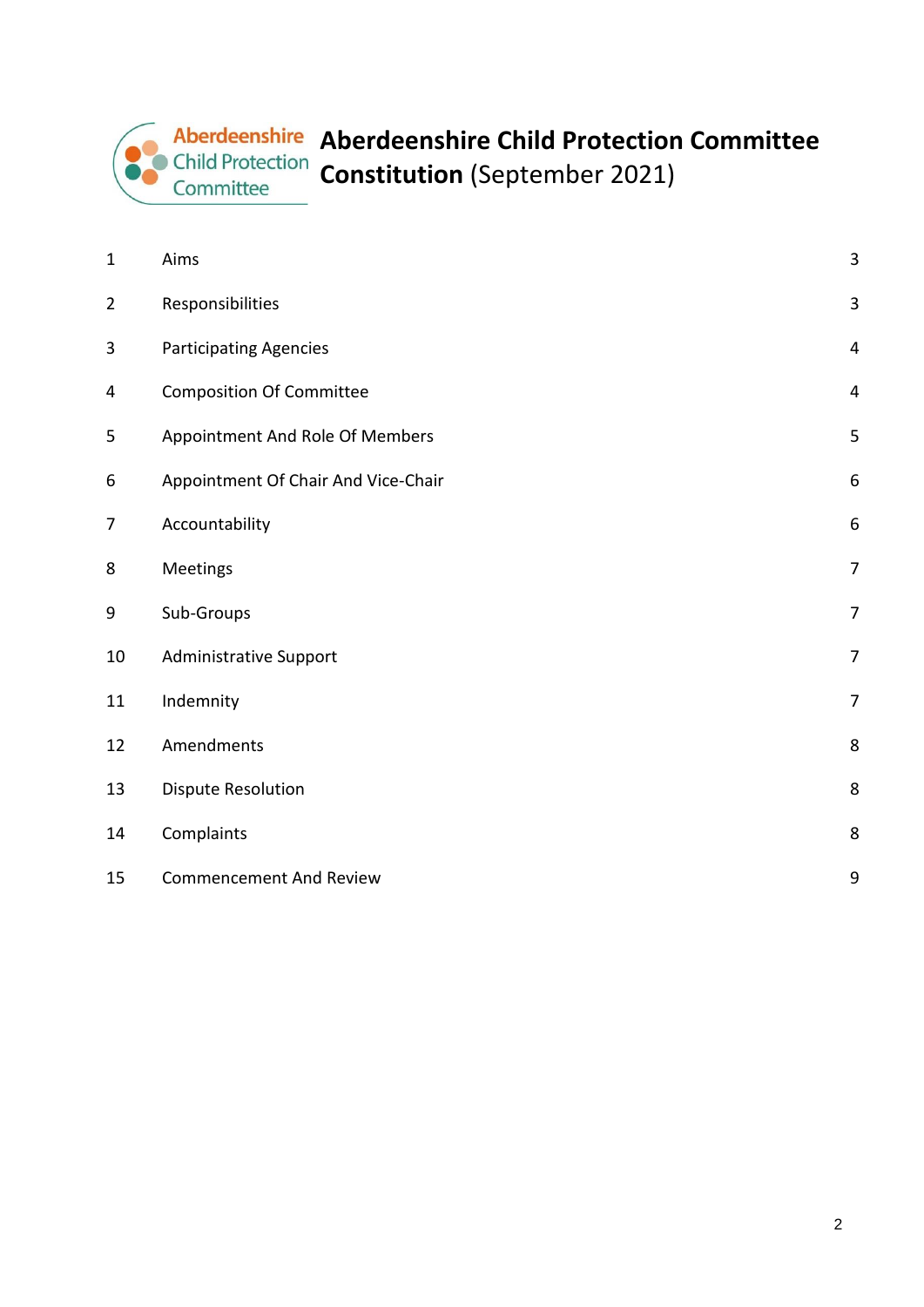# <span id="page-1-0"></span>**1 AIMS**

- 1.1. The Aberdeenshire Child Protection Committee, (the "Committee") is the key partnership for developing, implementing and improving child protection strategy across and between agencies, bodies and the local community.
- 1.2. Chief Officers are individually and collectively responsible and accountable for the effectiveness of the Child Protection Committee (CPC). The Aberdeenshire arrangements for convening and chairing the Chief Officers Group is undertaken via the Executive Group for Public Protection. This group consists of the 5 Chief Officers from Aberdeenshire Council, Aberdeenshire Health and Social Care Partnership, NHS Grampian, Police Scotland and Aberdeenshire Voluntary Action alongside a number of reporting officers.
- 1.3. The Committee is connected to Child Protection Committee Scotland (National Forum), Centre for Excellence for Children's Care and Protection (CELCIS) and the Scottish Government to take forward child protection policy and practice across the local area and across Scotland
- 1.4. The Committee is aligned to the Aberdeenshire's Children's Services Plan under local Getting It Right for Every Child (GIRFEC) arrangements.

# <span id="page-1-1"></span>**2 RESPONSIBILITIES**

- 2.1 The Committee is a locally based, interagency strategic partnership responsible for the design, development, publication, distribution, dissemination, implementation and evaluation of Child Protection policy and practice across the public, private and wider third sectors in the locality of Aberdeenshire and (in conjunction with the work of other Child Protection Committees) across Scotland. Its role, local structures and membership provides individual and collective leadership and direction for the management of child protection services across Aberdeenshire. The Committee works in partnership with the Chief Officers Group and the Scottish Government to take forward child protection policy and practice across the local area and across Scotland.
- 2.2 The core functions of the Committee are specified in Part 2A: Roles and responsibilities for child protection of the National Guidance for Child Protection in Scotland 2021 (Scottish Government) [https://www.gov.scot/publications/national-guidance-child-protection](https://www.gov.scot/publications/national-guidance-child-protection-scotland-2021/)[scotland-2021/](https://www.gov.scot/publications/national-guidance-child-protection-scotland-2021/) as continuous improvement, strategic planning, public information and communication. The core functions of the said Guidance (and any revisal of the same), are deemed to be incorporated within the terms of this Constitution.
- 2.3 The Committee has the responsibility to ensure the implementation of and adherence to:
- Part 2 of the National Guidance for Child Protection in Scotland 2014 which specifies the individual roles and responsibilities of the Child Protection Committee and its members;
- Aberdeenshire specific Child Protection Guidelines;
- The Improvement Plan of the Committee;
- Any revisals of the foregoing to ensure effective protection of children in Aberdeenshire.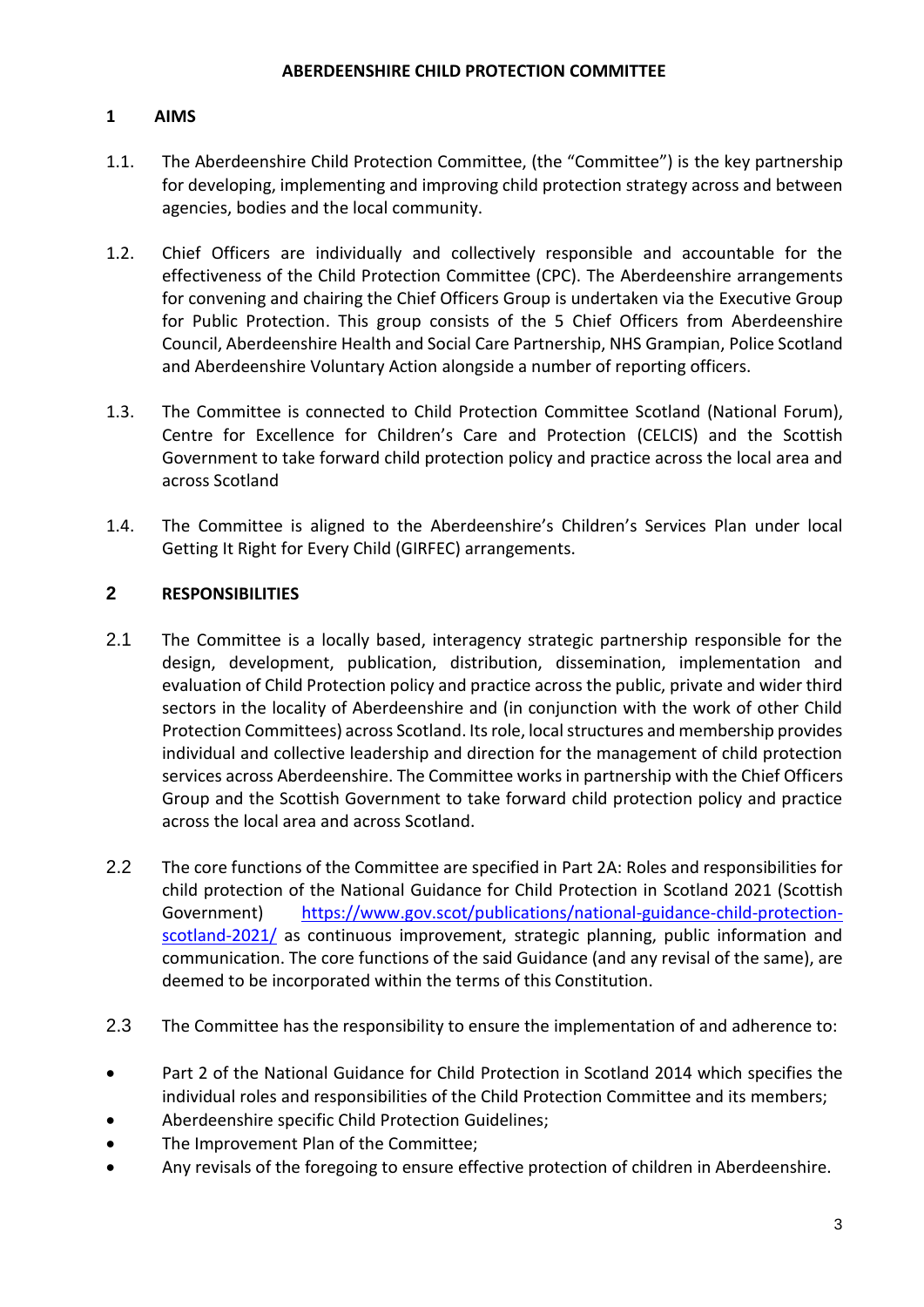# <span id="page-2-0"></span>**3 PARTICIPATING AGENCIES**

# **Aberdeenshire Council**

Aberdeenshire Council incorporated by and acting under the Local Government etc (Scotland) Act 1994 and having its principal office at Woodhill House, Westburn Road, Aberdeen (hereinafter referred to as "Aberdeenshire Council").

# **Grampian NHS Board**

Grampian NHS Board constituted under the National Health Service (Scotland) Act 1978 (as amended) and having its principal office at Summerfield House, 2 Eday Road, Aberdeen (hereinafter referred to as "NHS Grampian").

# **Aberdeenshire Health and Social Care Partnership**

The Aberdeenshire Health and Social Care Partnership is the name given to the partnership comprising Aberdeenshire Council and NHS Grampian, the purpose of which is to deliver health and social care services on behalf of the Aberdeenshire Integration Joint Board.

## **Police Service of Scotland**

Police Service of Scotland constituted under the Police and Fire Reform (Scotland) Act 2012 and having its divisional headquarters at Queen Street, Aberdeen (hereinafter referred to "Police Scotland").

## **Aberdeenshire Voluntary Sector**

Aberdeenshire Voluntary Sector represented by a registered charity as agreed and arranged by Aberdeenshire Voluntary Action (AVA)

## **Scottish Children's Reporter Administration**

Incorporated by and acting under the Local Government etc. (Scotland) Act 1994 and having its local office at Exchange No. 2, 62-104 Market Street, Aberdeen, (hereinafter referred to as "SCRA").

# **Children's Hearings Scotland**

Children's Hearings Scotland created as a public body by the Children's Hearings (Scotland) Act 2011 and having its headquarters at 3<sup>rd</sup> Floor, Thistle Street, 91 Haymarket Terrace, Edinburgh, EH12 5H5.

# <span id="page-2-1"></span>**4 COMPOSITION OF COMMITTEE**

- 4.1 Members of the Committee will require to have a sufficient level of authority to carry out the aims and responsibilities of the Committee and make the required policy and resource decisions and commitments on behalf of the agency they represent.
- 4.2 An Independent Chair provides the leadership of the CPC, to effectively fulfil its functions such that a demonstrable continuous improvement of the inter-agency child protection arrangement is achieved. A CPC Lead Officer coordinates and supports the work and is accountable to the CPC. The membership of the Child Protection Committee comprises of staff of sufficient seniority to commit their agency to the decisions of the CPC in accordance with the National Guidance.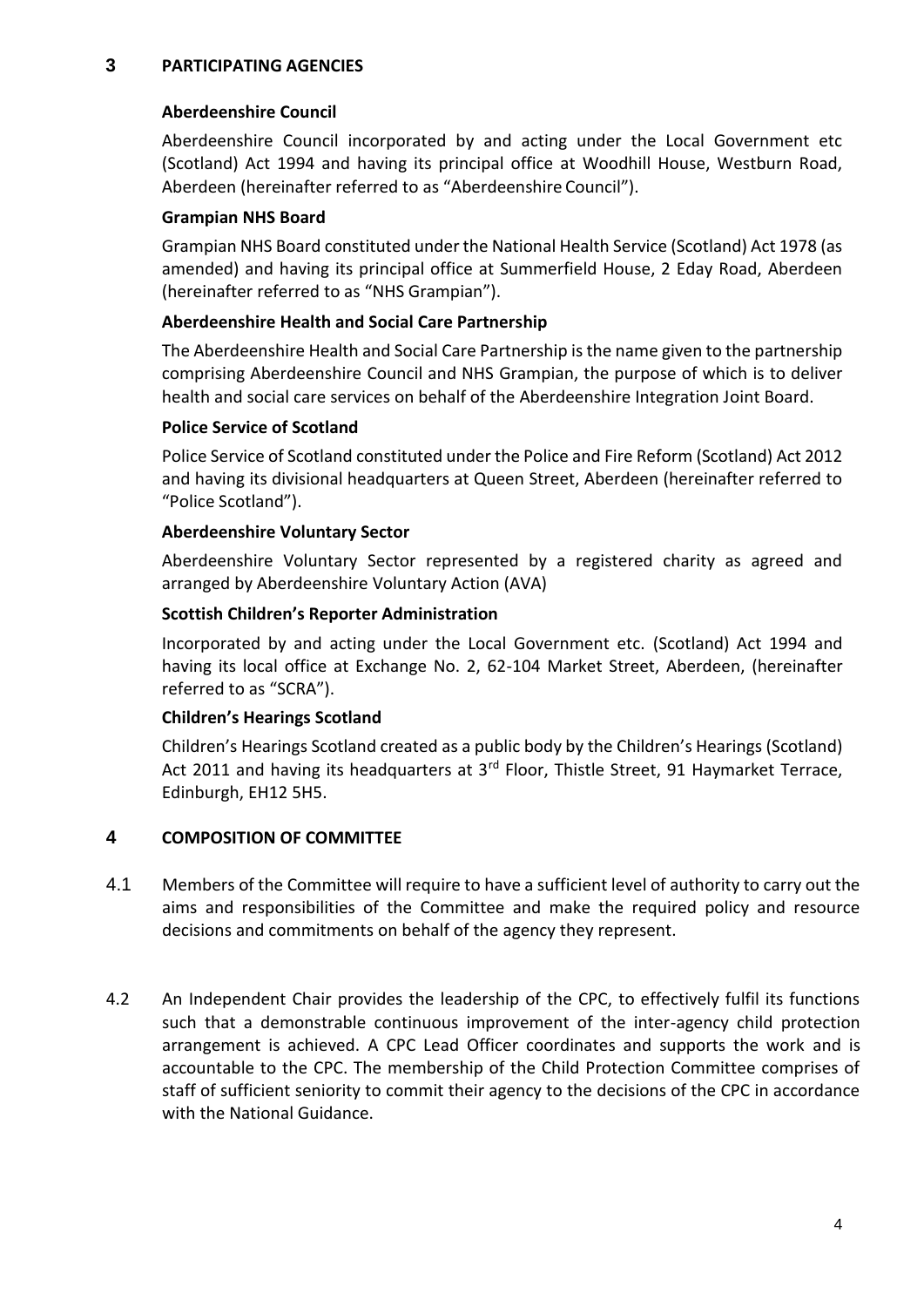- 4.3 Agencies currently represented on Aberdeenshire Child Protection Committee include:
	- Children's Services Social Work
	- Education Service
	- Health Board
	- Health and Social Care Partnership
	- Police Scotland
	- Scottish Children's Reporter Administration
	- Children's Hearings Scotland
	- The Third Sector
	- Chief Social Work Officer

# <span id="page-3-0"></span>**5 APPOINTMENT AND ROLE OF MEMBERS**

- 5.1 Except where the Committee have co-opted a member on to the Committee, members of the Committee shall be appointed by the respective agencies they represent and for such term as the relevant agency considers appropriate. Any agency may withdraw any appointment made at any time and appoint another Committee member in that person's place.
- 5.2 Any agency with the right to appoint members to the Committee may also appoint substitutes for all or any members, being persons who would be entitled to be appointed to the Committee in their own right. A substitute member shall have the same status and powers at a meeting of the Committee as the member for whom he or she substitutes. The use of substitutes should be avoided and if necessary the substitute must be fully briefed and in a position to make decisions on behalf of the agency they represent.
- 5.3 All appointments and withdrawals of appointment of members and substitute members of the Committee shall be intimated to the Lead Officer of the Committee by the relevant agency, in writing, as soon as practicable. The Lead Officer will notify the Chair of the Committee.
- 5.4 Any member of the Committee co-opted by the Committee itself will be appointed for such period of as the Committee deems appropriate and may resign from membership at any time. A resignation shall take effect on receipt of written notification by the Lead Officer of the Committee. The Lead Officer will notify the Chair of the Committee.
- 5.5 Members of the Committee are required to have the necessary child protection skills and knowledge to enable them to fulfil their individual roles and collective responsibilities in relation to the work of the Committee. Members are required to support, challenge and hold each other to account to ensure each contributes effectively to the work of the Committee.
- 5.6 Members are required to cascade and promote the work of the Committee within their own agency and ensure it is understood and embraced by staff.
- 5.7 The necessary documentation for the members of the Committee, as detailed in paragraph 2.3 will be made available (as appropriate) to all members of the Committee and/or any sub-group upon their appointment, and circulated when required.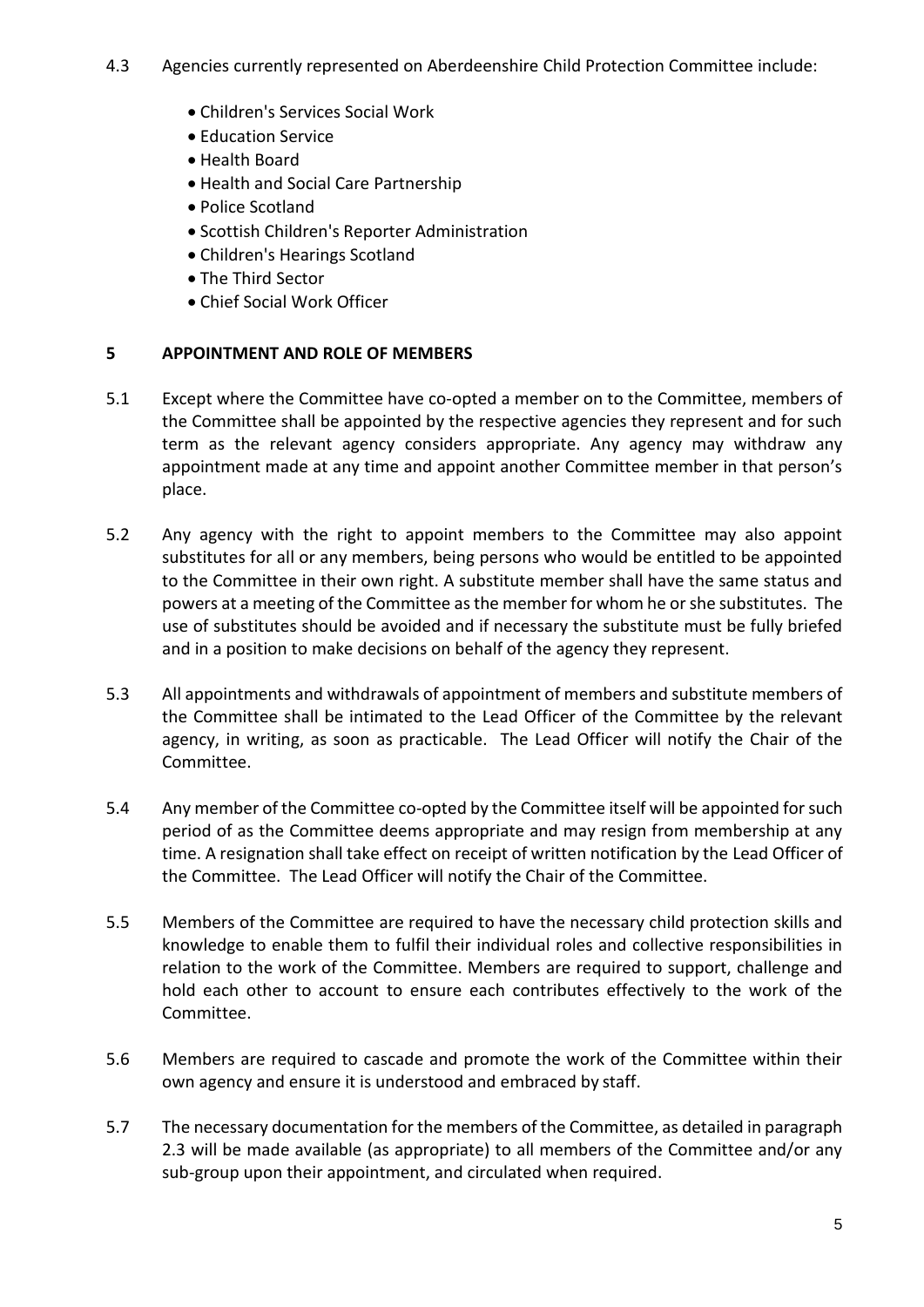- 5.8 Members of the Committee are responsible for such liaison as may be required within their respective agencies, to enable them to fulfil their role in the work of the Committee.
- 5.9 Members are required to take adequate measures to protect all personal/ confidential information relating to the work of the Committee and to ensure that such information is only disclosed within their agencies, where reasonably required in the fulfilment of any statutory or employment duty, or where required to do so by a Court of Law. Relevant information required to fulfil the functions of the Committee shall be shared in accordance with the relevant agencies' data sharing protocols. All members of the Committee shall adhere to the requirements of their own agency's data protection policies and procedures.

# <span id="page-4-0"></span>**6 APPOINTMENT OF CHAIR AND VICE-CHAIR**

- 6.1 The Chief Officers will appoint an independent Chair by undertaking a formal recruitment process. This process will include a competitive interview undertaken by at least three Chief Officers.
- 6.2 The CPC Vice-Chair shall be appointed by the Chief Officers Group.
- 6.3 Both the Chair and the Vice-Chair shall be appointed for a period of two years, or for such other period as the Chief Officers deems appropriate. The Chair and Vice- Chair shall be eligible for reappointment for such further period or periods as the Chief Officers may determine.
- 6.4 In the event of either post becoming vacant at a time out with the end of the term of office, the post shall be filled in a manner to be determined by the Chief Officers.
- 6.5 If neither the Chair, nor the Vice-Chair are present at the Committee meeting, the agency members present shall appoint a substitute to Chair at that meeting.

# <span id="page-4-1"></span>**7 ACCOUNTABILITY**

- 7.1 The Committee is accountable to the Aberdeenshire Community Planning Partnership and the Chief Officers Group, who are individually and collectively responsible for *inter alia* the leadership, direction and scrutiny of their own respective child protection services and the Aberdeenshire Child Protection Committee.
- 7.2 The Committee will have in place an Improvement Plan outlining its priorities for continuous improvement, strategic planning, public information and communication. The Committee will report where required and at regular intervals to the Chief Officers Group.
- 7.3 The Committee will publish an annual report.
- 7.4 The Committee will work in partnership with Aberdeen City Child Protection Committee and Moray Child Protection Committee in relation to the;
- a) The North East Scotland Child Protection Register
- b) Any North East Scotland Child Protection related Guidelines
- c) The North East Scotland Arrangements for Joint Investigative Joint Interview Training (JIIT)
- d) North East Scotland Training Events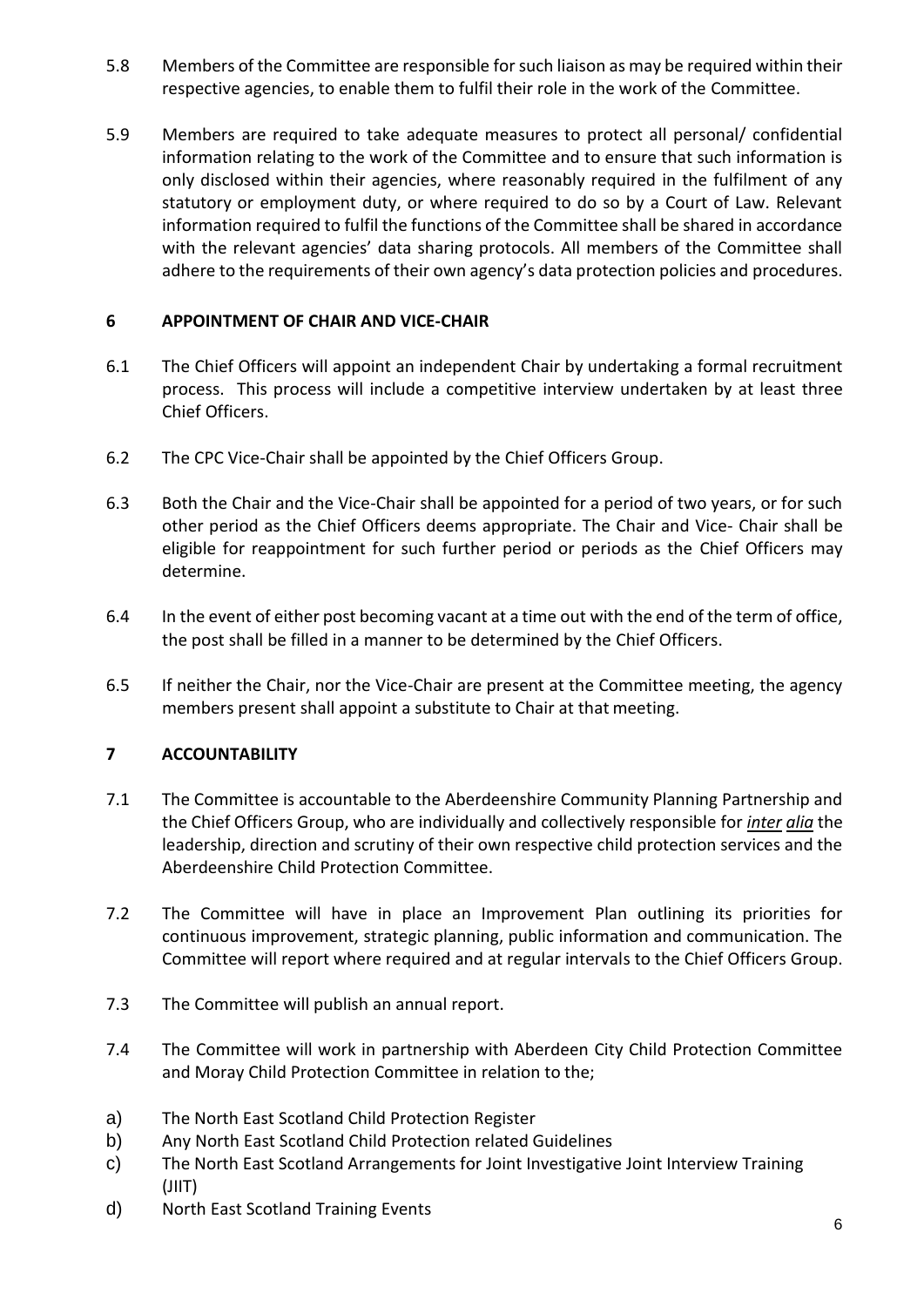## <span id="page-5-0"></span>**8 MEETINGS**

- 8.1 The Committee will meet with such frequency as it deems necessary for the discharge of its functions. It shall meet not less than four times in each period of twelve months.
- 8.2 The quorum of the Committee shall be four members from at least four different services/agencies. In the absence of a quorum the Committee may meet to make recommendations for consideration at future meetings.
- 8.3 All determinations of the Committee shall be made by a majority vote of the members of the Committee present. If there is an equality of votes the person chairing shall have a second or casting vote.
- 8.4 A minute of each meeting of the Committee shall be taken and circulated to the Committee members. Once approved, the minute will be deemed to be an accurate record of that meeting and will be available on the Aberdeenshire Child Protection web page for a period of a year.
- 8.5 The agenda for each Committee meeting will be determined by the Chair. Committee members shall be entitled to have items placed on the agenda provided they have been intimated to the Chair, using the agreed documentation, and paperwork, no later than 5 days prior to the Committee meeting.

# <span id="page-5-1"></span>**9 SUB-GROUPS**

- 9.1 The Committee shall be entitled to establish such number of Sub-Groups as it considers necessary for the purposes of discharging its functions. The objectives of these Sub-Groups will be determined by the Committee.
- 9.2 Each Sub-Group may comprise Committee members and/or other representatives nominated by services/agencies for that purpose. Each Sub-Group shall report back to the Committee in a manner to be determined by the Committee.

# <span id="page-5-2"></span>**10 ADMINISTRATIVE SUPPORT**

- 10.1 The Chief Officers Group shall agree, in consultation with the respective agencies, the arrangements including financial arrangements, for providing administrative, secretarial and professional support to the Committee and Sub-Groups. Such arrangements shall be sufficient to enable the Committee to operate effectively and discharge their functions in compliance with national guidance.
- 10.2 Arrangements shall be reviewed every two years if required.

# <span id="page-5-3"></span>**11 INDEMNITY**

11.1 Each of the participating agencies shall bear its own liabilities in respect of loss, damage or injury suffered by it or its employees, agents or contractors in connection with the work of the Committee and, in particular shall indemnify its employees, agents and contractors when carrying out functions of the Committee to the same extent as it would indemnify those persons when carrying out the functions of the relevant agency.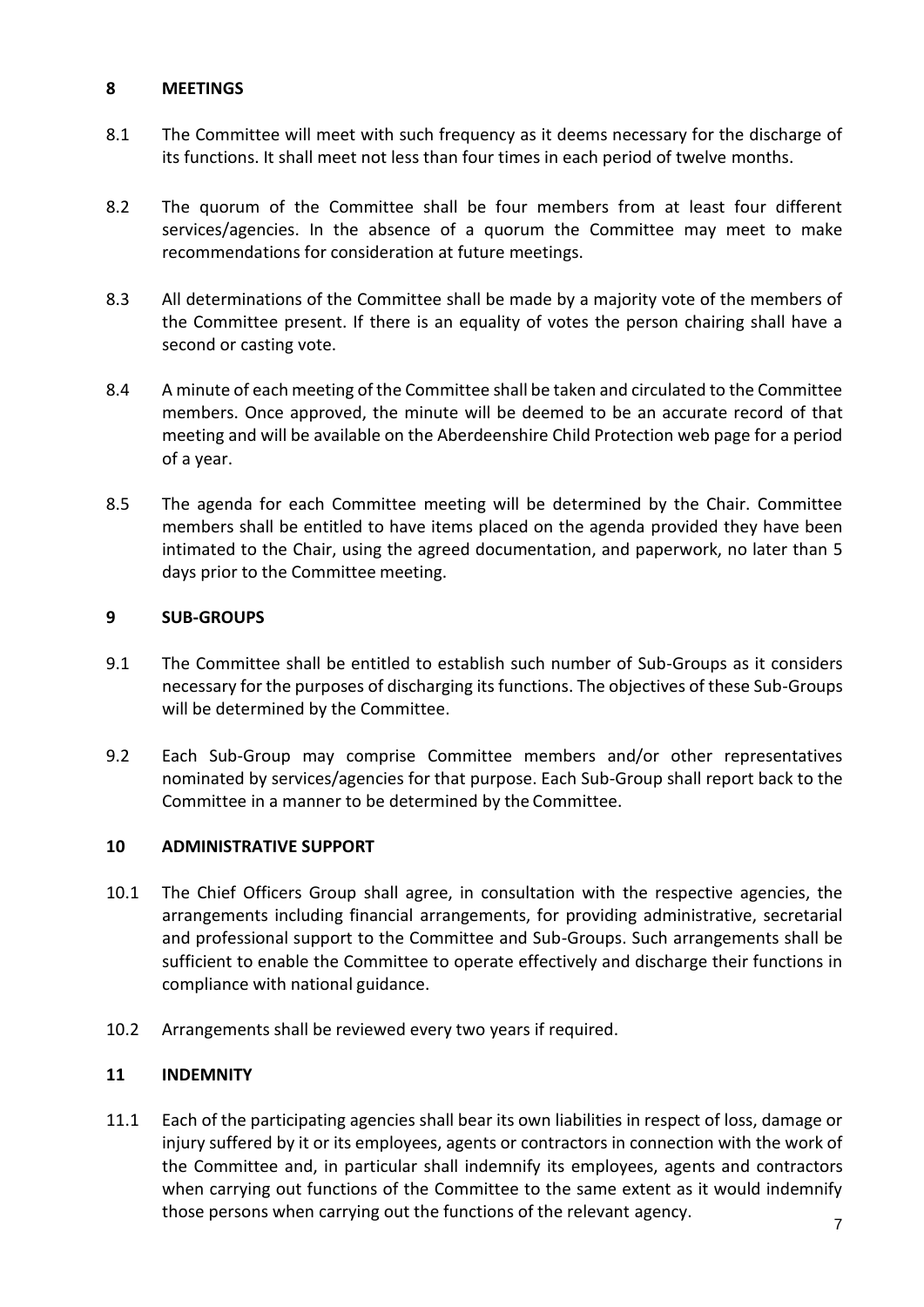11.2 An undertaking in like terms to clause 11.1 will be given by any agency or individual represented on the Committee, but not a party to this Constitution.

# <span id="page-6-0"></span>**12 AMENDMENTS**

- 12.1 This document comprises the agreed Constitution in respect of the Committee and supersedes all prior discussions and documentation relating to the same among the participating agencies, their representatives or advisors.
- 12.2 In the event that any of the provisions of this Constitution are held to be or become invalid or otherwise unenforceable for any reason, the remainder of the Constitution shall remain intact.
- 12.3 Any amendment to this Constitution shall be by two-thirds majority of the Committee members present and voting at any ordinary meeting of the Committee provided notice of the proposed changes have been given to all members in advance of the meeting. Any change will be referred to the Chief Officers Group for ratification.

## <span id="page-6-1"></span>**13 DISPUTE RESOLUTION**

- 13.1 Should any dispute or difference arise participating agencies commit to resolving such dispute or difference as quickly as possible to ensure that the main functions of the Committee continue to be undertaken effectively. The Chair shall seek resolution to the dispute or difference with the other member(s) of the Committee. In the final resort the Chair shall notify the Chief Officers Group who will then arbitrate on the matter. If the dispute involves the Chair the Chief Officers Group will be notified in the first instance.
- 13.2 Should such resolution not be possible, a two-thirds majority of the Committee members in attendance and voting at any ordinary meeting of the Committee may appoint an independent arbiter to investigate, report and make recommendations to the Committee. In the absence of a determination by the independent arbiter as to the payment of his/her costs the participating agencies shall bear the costs equally among them.
- 13.3 A participating agency may withdraw from the Committee by giving three months' notice of intent to the Chair or the Vice-Chair. The Chair/Vice-Chair will notify the Chief Officers Group.

#### <span id="page-6-2"></span>**14 COMPLAINTS**

- 14.1 Any complaints by a member of the public involving only one participating agency in relation to the work of the Committee, or to the provisions of the Constitution shall be dealt with in accordance with that agency's complaints procedure. The outcome shall be intimated to the Committee.
- 14.2 Any complaint by a member of the public involving more than one of the participating agencies in relation to the work of the Committee, or to the provisions of this Constitution shall be led by the agency against whom the complaint is made, in accordance with that agency's complaints procedure. The final response shall be agreed by all participating agencies complained against prior to being sent to the complainant. The outcome shall be intimated to the Committee.